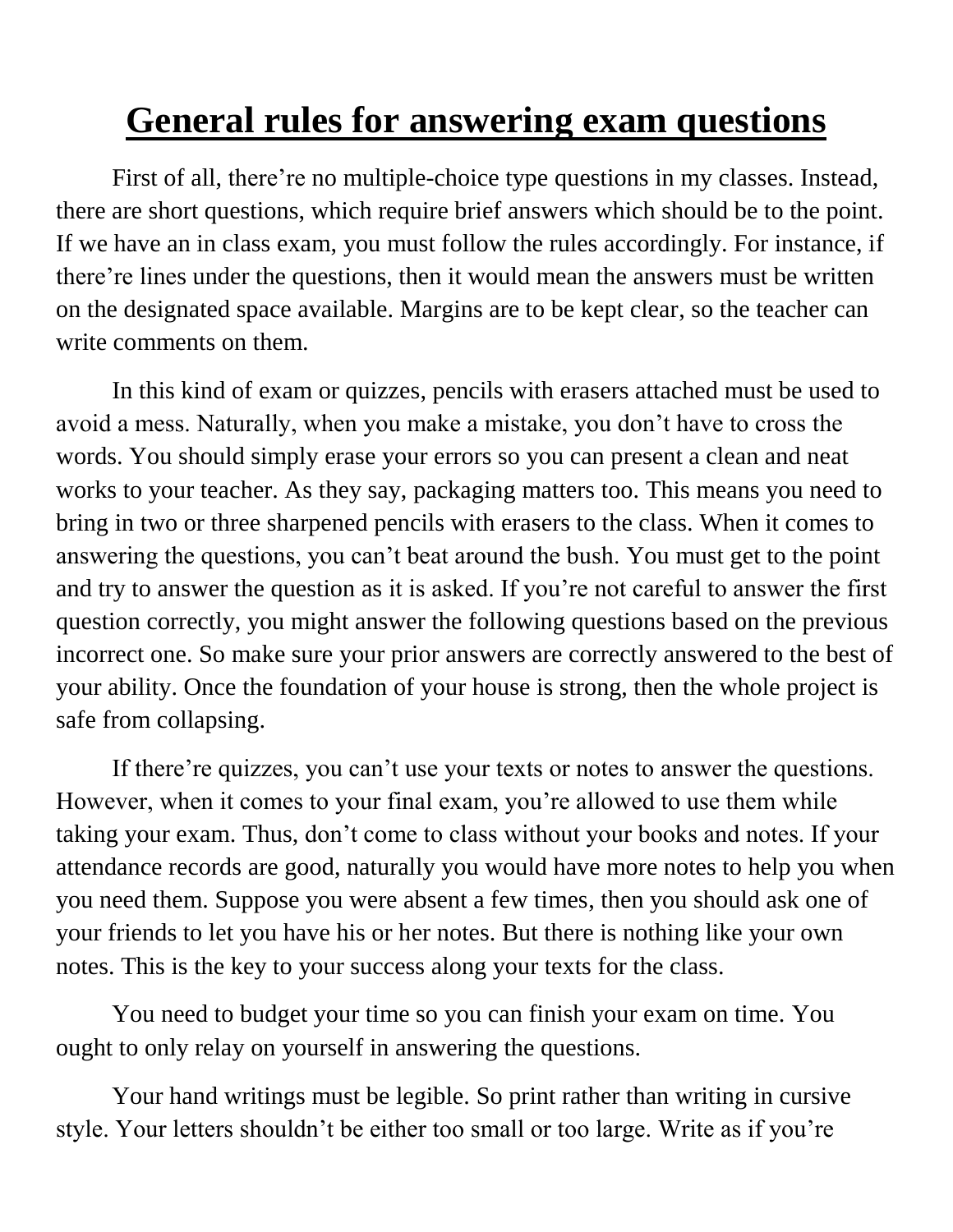typing. Your words must not be too close to each other. A good hand writing in a class exam is very important.

Your teachers are not like pharmacists to be able to read doctor's hand writings. We can't blame either side in this matter. Therefore, recently things have changed and many doctors no longer write their prescriptions. They rather type them on the computers, which are then sent directly to the pharmacists. Thus, there're ways to make life easier for one another.

For take home exams also there're rules to follow. First let us talk about the cover page, which many students tend to easily forget. Just as we have a cover page for our mid-term papers, we need to have them for our exams too. You type, "Final exam" in the middle of the page. On the bottom right corner, you'll have your name, school, and subject matter. Right before you start your work, you want to make sure your font is # 12. You must also follow the double- space rule. Yes your exams are expected to be double-spaced.

Having finished with your cover page, then you should remember the above rules. I repeat, make sure your letter size (font) or print is # 12. You then proceed to make sure again that your sentences are double-spaced. You don't want your work to look like news papers or books. This is the start of your answering project in your take home exams.

If you were taking a course in world Religions, you must use letters, namely, a, b, c, for each Religion. Let us say, you begin with 'Hinduism'. Then make use of the letter 'a'. It doesn't matter whether it is capital or otherwise. In other words, you could use 'A' to start this Religion. So this is the way you're starting to answer questions on 'Hinduism': a-Hinduism. And then you use numbers, as used in your exam questions, to answer each question separately. Remember to type the question first before answering them. Once you're finished, then you type: 1-under it. Don't type the questions first separately and then answer them. You type the question first, I repeat, and then your answer must be typed under it. Questions and answers are to be together. For example, if the question is: What is the Ultimate Reality in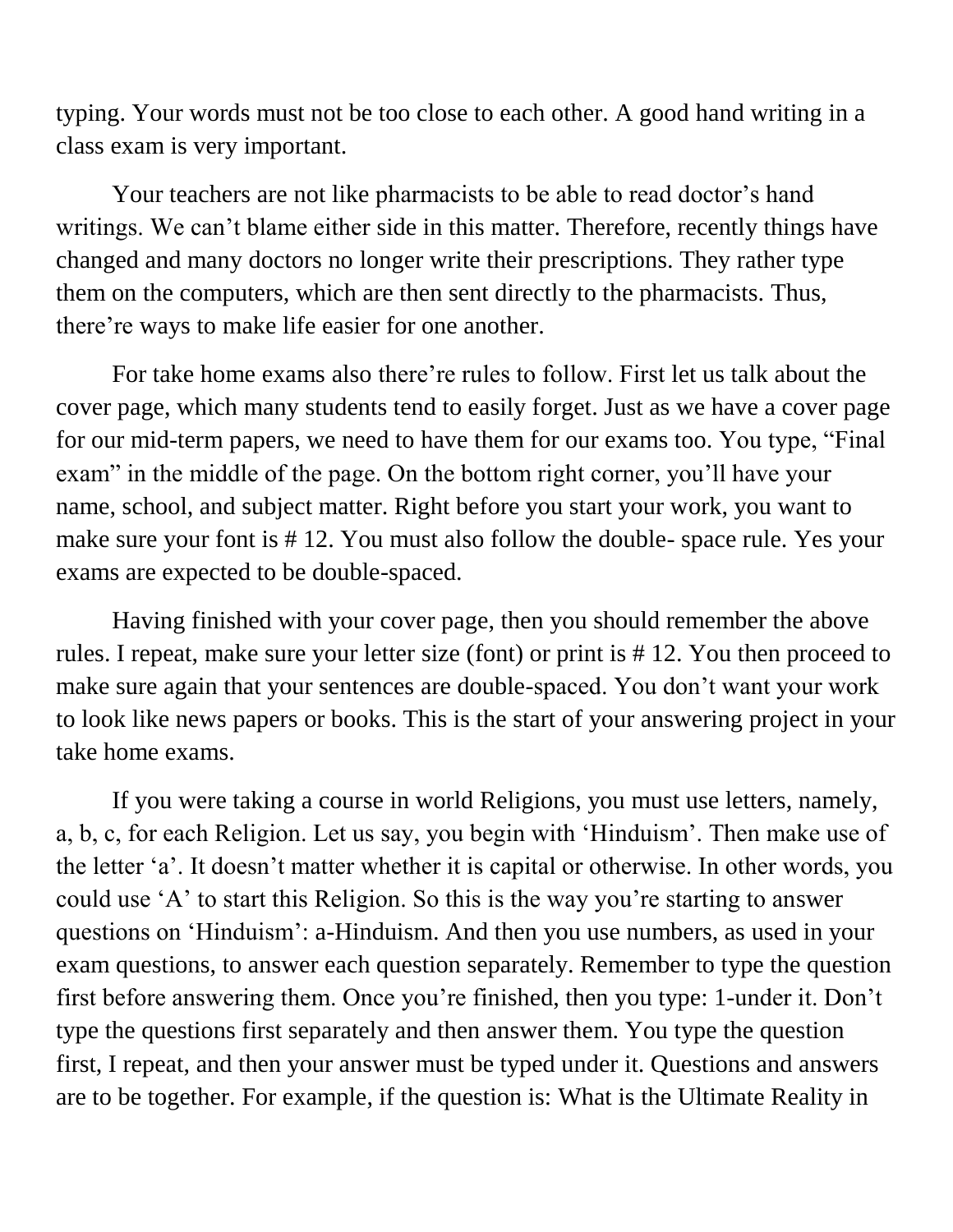Hinduism? Then the answer comes under it as if you're stepping down from a ladder:

1-What is the Ultimate Reality in Hinduism?

It is Brahman.

2-What is Brahman?

It is the Reality which is beyond dualism, namely, rest and motion, being and non-being, good and evil. We should neither name it, nor define it, for they limit it in our mind. Since it is beyond being and non-being, it doesn't even exist in our ordinary sense of the word or the way we use our languages. Thus, proving its very existence would be a waste of time and intellectual energy. We rather ought to experience it. We must smell the perfume rather than reading about it.

As you can see, our answer here is not short. But your answers should be short and to the point. I hope I have made myself clear.

When it comes to Buddhism, there you have: b or Be- Buddhism.

1-Why did Buddha reject Brahman?

Because he wasn't happy the way people had interpreted, thus, misinterpreted what they believed. In other words, he didn't deny the essence of what Brahman was. However, what he refuted was the forms individuals had created for themselves concerning this Reality, which was to be experienced rather than rationalized.

This is what we mean by answering the questions vertically: One answer under each question, not next to it. I hope it is understood.

By letters you title the Religions, and through numbers you answer them making sure answers are under each questions.

You also must arrange your answers chronologically: First 'Hinduism', then 'Buddhism', then 'Confucianism', then 'Taoism', etc. Don't hand in your works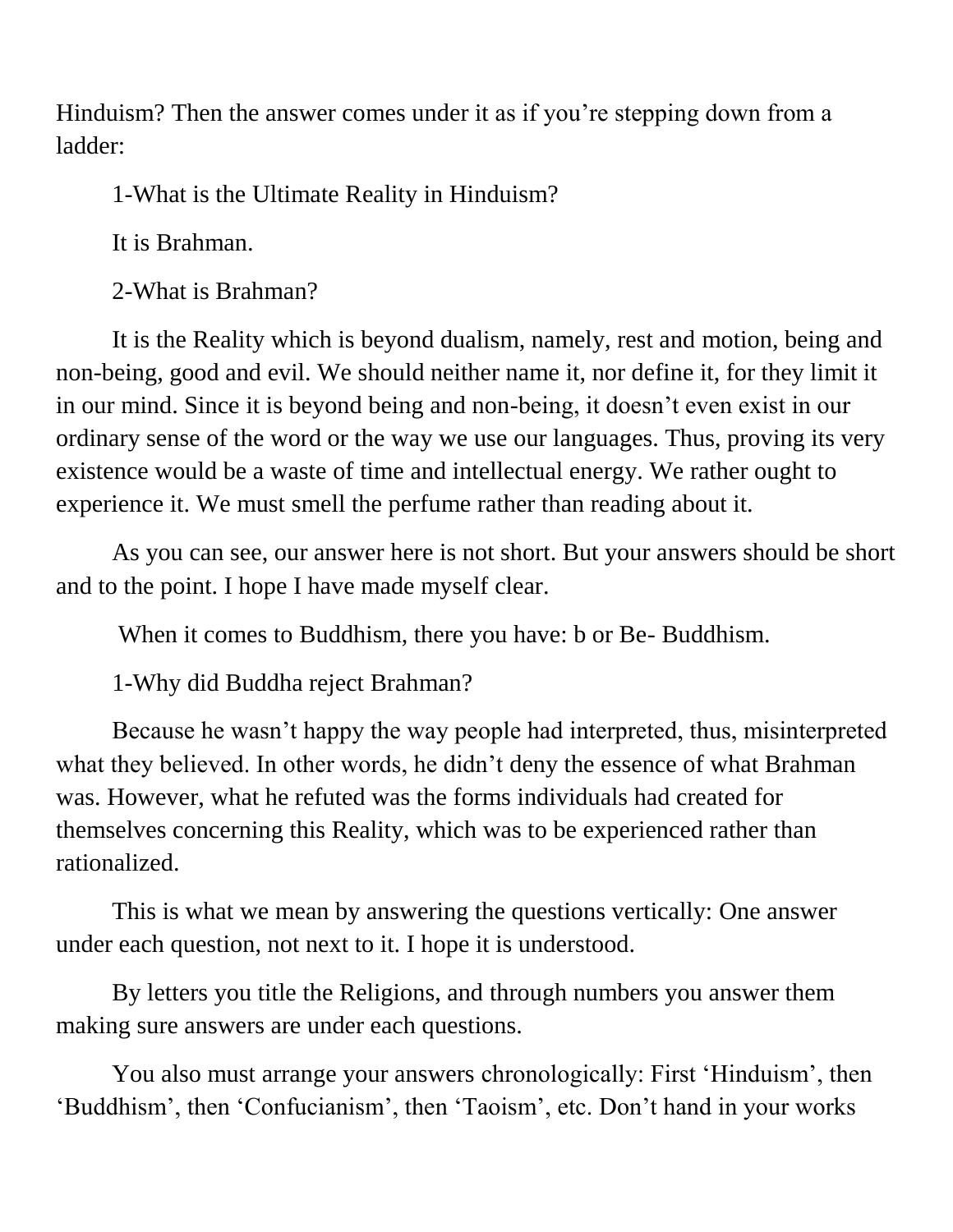such that your professor would have to fix them. Bear in mind that packaging matters too.

Also make sure your print quality is checked ahead of time. When a bar code lines are not printed clearly, it can't be scanned and correctly read. When the print quality is not good, your answers can't be read properly. So make sure to present your works neatly.

Monitor your answers so they wouldn't exceed more than required. Remember in world Religions courses we're dealing with seven Religions. In Eastern Religions, however, we're involved with only India and China, that is, 4 Religions: Hinduism, Buddhism (India) and Confucianism, Taoism (China). For introduction to Religions, we add three more Religions, which are, Judaism, Christianity, and Islam (Middle East).

By no means are students allowed to e-mail me their answered exams. I only accept printed exams, which are handed in on the scheduled day and time. So stay away from electronically sending your works to me. You can, however, mail your exams to my address, in case you're late. But you can't e-mail me your exams. I'm simply not responsible for printing your works. It is your duty as students to print them yourselves. For each late day you'll lose two points. There is a dead line for turning the grades in electronically. We need to meet that in time. We, as teachers, are supposed to send student's grades to college or universities electronically. I hope you see the difference.

As far as the quizzes and non-take home exams, which are given in class, you need to bring in your sharpened pencils and erasers. You're required to print your names as well as your answers. You write as if you're typing, namely, you should separate your words and your letters. In other words, you must not use cursive style to write your answers. This is what we mean by printing. Your letters shouldn't be joined. Your hand writings have to be legible or else I will not be able to read your answers and correct them accurately. Your first and last names must also be printed. You should mention both names clearly.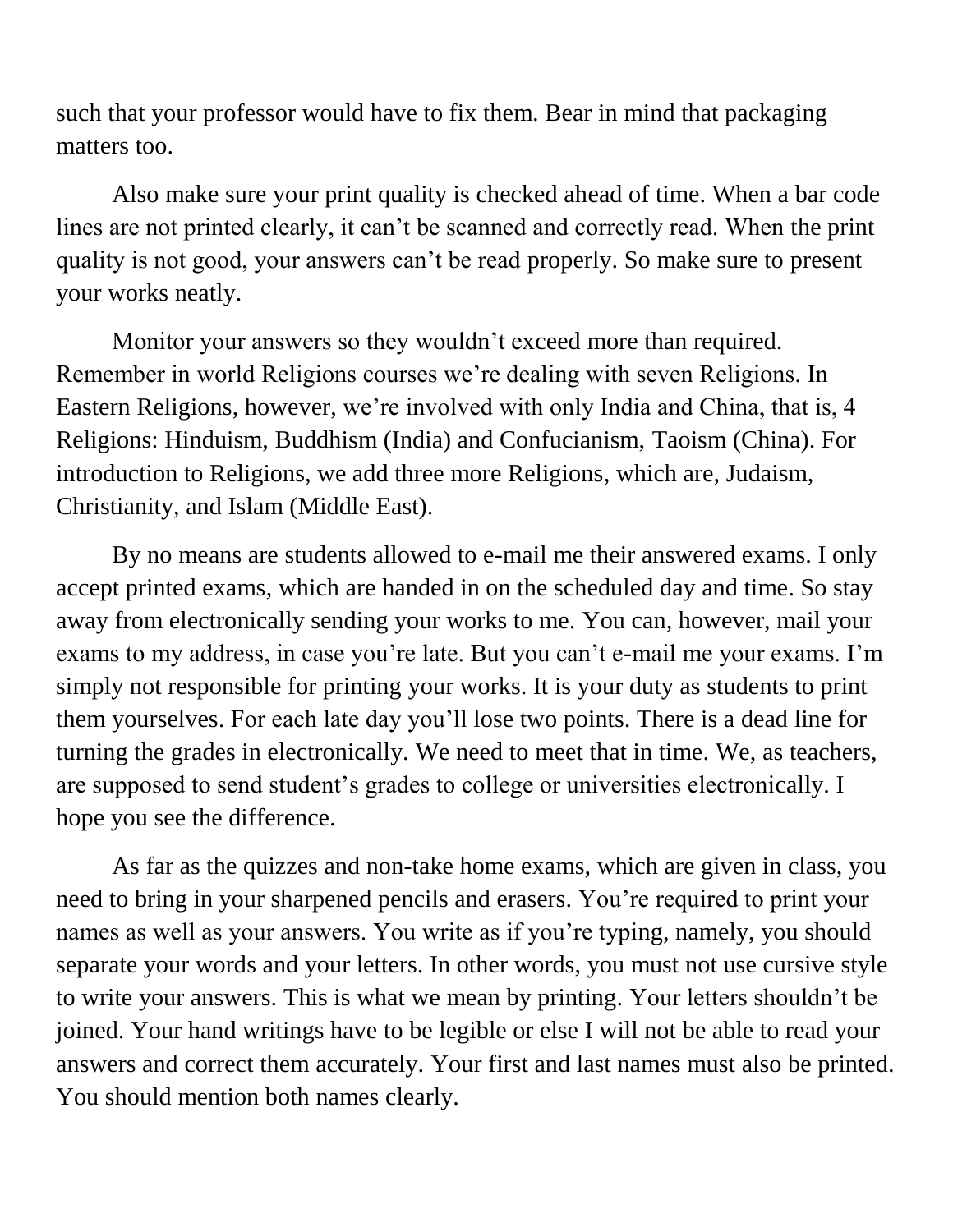Should you have questions to which you want quick answers, you can always call me. And if I'm not available, you can leave a message. Human voice still matters to me a great deal. So don't resort to e-mailing. For the fastest way to reach me, use the good old phone conversation.

Be smart and get to know your teacher. If he or she talks a lot about e-mailing you and receiving e-mails from you, then keep e-mailing. Students sometimes make use of this silent communication tool that is, e-mailing system, in order to document and file. However, if you really want to speak with your teacher, then just call and leave a message. I'm not against these technological ways of contacting people. Nonetheless, hearing one another on the phone still is closest to physically be in the presence of each other. So please don't shy away from calling me. If you need to ask me questions regarding your exams, just call me and I'll be happy to return your call.

Remove yourself from the temptation of using Internet in order to answer the questions. You can read what is on line concerning the questions. Nevertheless, I want you to think for yourself and make sure you're the author of your answers not the Internet.

New technology is very important and expedient, if it is used correctly. Nevertheless, there is a difference between calculating without using a calculator and other wise. There're students who get their PhD's in mathematics without ever making a use of calculators. At least I knew of one who was student at Indiana University. He was working on his masters in 1973 while I was still at college. His brother had already earned a PhD in math years before him.

It is very important to remember that in answer to the question: What is Brahman? First you should tell me what is believed in Hinduism in regard to this question and then you can express your opinions as to what you think, this term means. You simply can't say this is what you think first. It is important to bear in mind to convey what the Hindus believe first and then you express your thoughts on the question.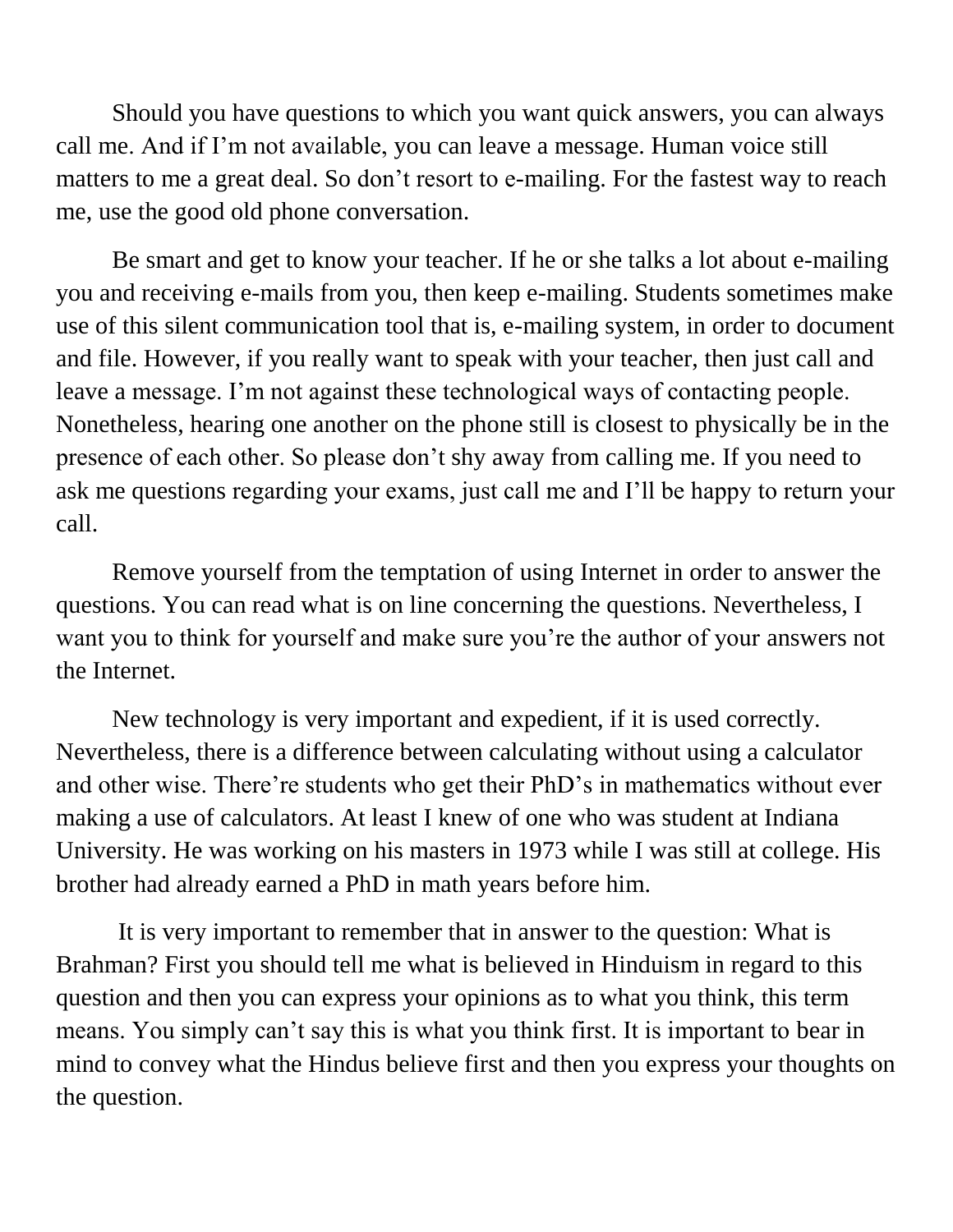To answer the questions, you can check with your text and notes. Nonetheless, once you're finished, let me know what you think Brahman is.

Keep in mind I'm a phone call away. We should always remember the title of Allan Bloom's famous book published in 1987: "The closing of the American mind." By thinking for ourselves, we keep our mind open. The authors of your text, the articles of you teachers, and the Internet are not taking your test. Read their works but at the end think for yourself and be the author of your works. It is a lot simpler than you think. You can mention the sources you have used at the end of your exams, if you wish.

Also make sure answer the bonus question at the very end of your exam. If your answer were correct, you'll be on a higher level when it comes to the final grade. However, if your answer were incorrect, this wouldn't change your grade on the previous questions. So don't miss the bonus questions for it will boost your final grades.

Make sure you answer questions, which are about the Religions we have studied in this course. Don't expect miracles. On world Religions we deal with seven faiths. If you answer only a few, you're bound to have your final grades lowered. Therefore, it is to your advantage to answer all the questions you have been asked.

Don't put yourself in harm's way by borrowing past exams or coping your, so called, friend's exam. If you do so, this will go against everything these courses stand for, namely, honesty, integrity, and transparency.

Grades are important, but how we get them are also important. The goal shouldn't justify the means. Robin Hood, who robbed the rich to feed the poor, should never be our model. After all, our moral health goes hand in hand with our mental health. When I submit a work that is not mine, I'm involved with a contradiction, which eventually eats into the fabric of who I ought to be and who I could be, as a human being.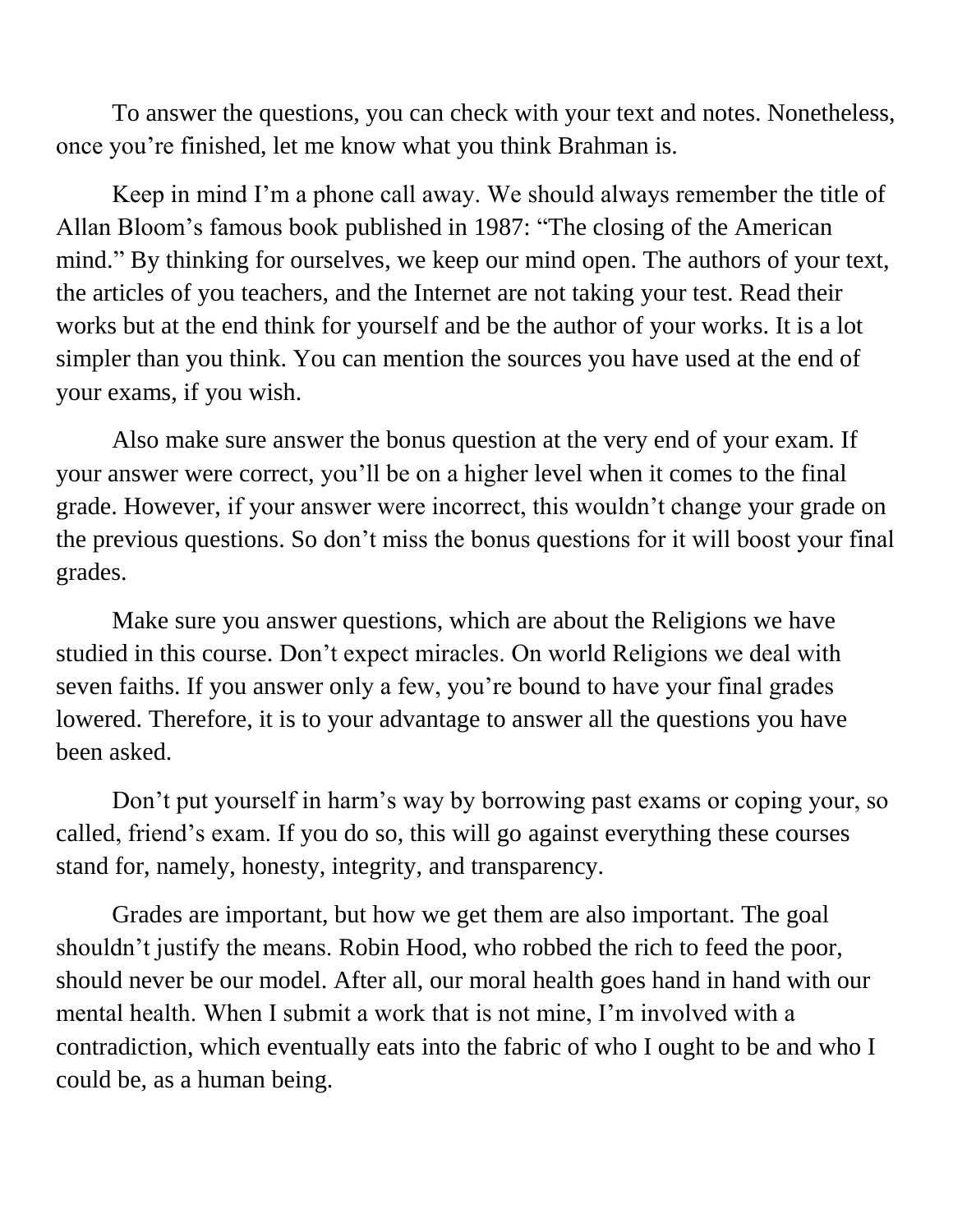I repeat, please don't forget the cover page. This is the door to your answers. Introduce yourself and the nature of your work in your cover page. In the middle of your page you type, final exam. At the bottom right corner, come your full name, college or University, and the name of your course. You don't have to number this page. If you computer insists on numbering it, just use white liquid paper and number other pages by hand. Use your common sense and look at the cover of one of your books to see if it is numbered. If it is not, then don't number your cover page.

If you're taking a course in world Religions, or Easter Religions for that matter, then make sure questions concerning each Religion are answered chronologically. In other words, start with Hinduism, Buddhism, Confucianism, Taoism, Judaism, Christianity, and Islam. You begin with India first, then China, and Middle East at the end.

Check your answers after you have finished printing them to make sure everything is in order. Presenting your work in an orderly fashion is very important.

Your answer comes under your questions:

1-What is Brahman?

It is the Ultimate Reality.

Don't type all the questions and then try to answer them separately. Just follow the rules and present your works correctly.

By vertically answering the question, we mean one answer under the first question just the way we have it above. You keep coming down from a ladder. When you're on a ladder, you can't go to the right or left. Type the question first, and then proceed to answer right under it.

Should you have any question, you can always call me and talk to me for help or leave a message. Don't e-mail me. Don't e-mail your exam, because I'm not responsible to print out your work. I sit about two hours in class; from the time we